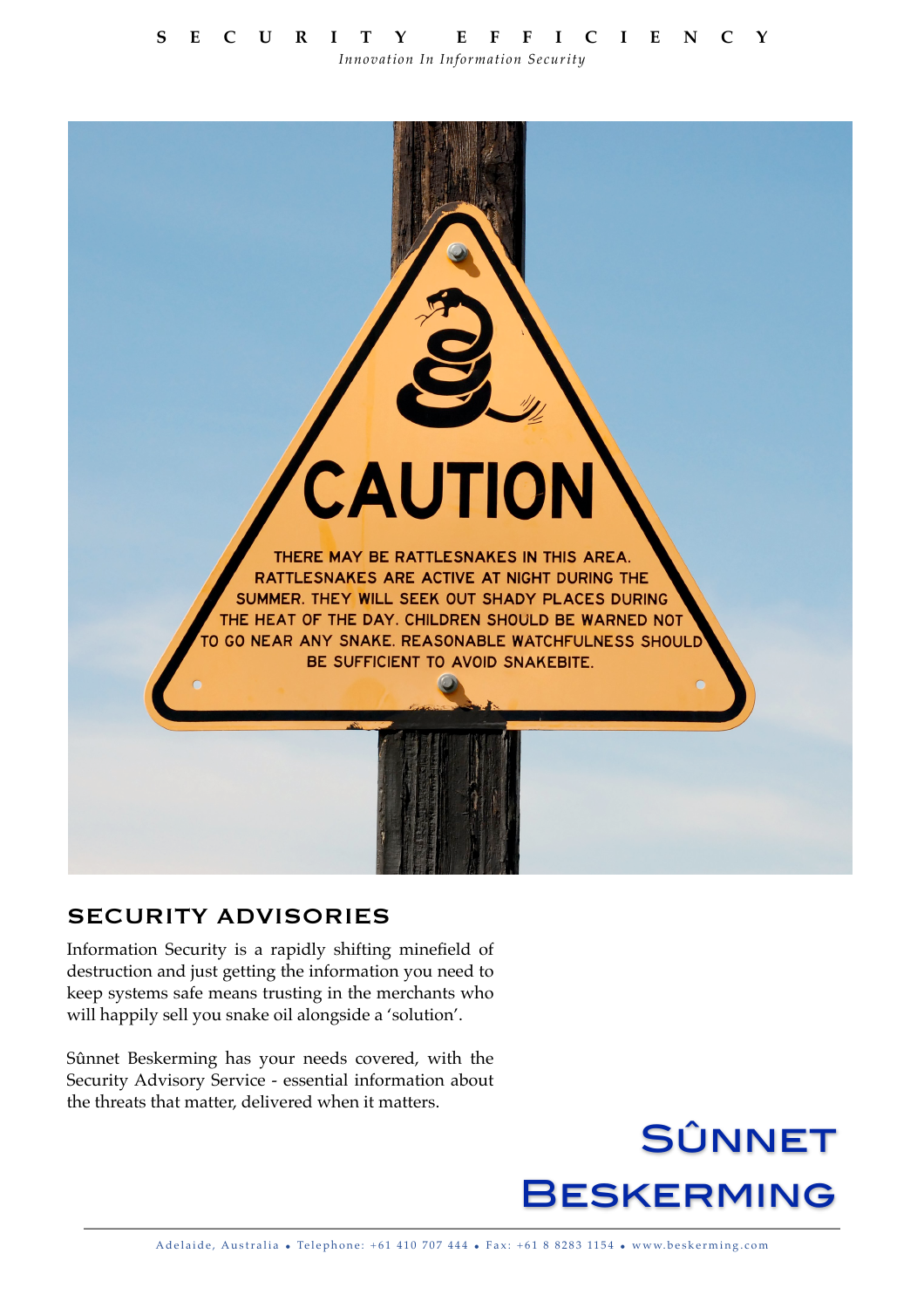## BEFORE THE HACK

Information theft and successful hacker attacks are a matter of *when*, not *if*. Where are you going to be when it happens?

What would you give to be able to delay or prevent the loss of reputation, loss of business, and loss of income that such an event will lead to?

With the right people, and the right blend of Sûnnet Beskerming services, you can delay that unfortunate day for as long as possible. Sûnnet Beskerming gives you what you need:

- Know what the problem is.
- Know how to fix it.
- Know how to defend it.
- Know it before anyone else.

# ONLY WHAT MATTERS

Each day, a flood of new information about real and imagined threats to information systems is released to wide variety of sources. Many of these reports are duplicates, others are poor data, and yet more are completely inaccurate.

Let Sûnnet Beskerming use its expertise to bring you only the information that matters, effectively and efficiently filtered from this flood of data.

## WHEN IT MATTERS

Sûnnet Beskerming Advisory Service provides you with timely, relevant, and accurate information about the real nature of what it is you are facing.

This service gives you hours, days, weeks, months, or even years of advanced notice before an issue affects you.

Delivered whenever an issue is detected and analysed, you can rest easy, knowing that Sûnnet Beskerming's dedicated staff are busily hunting down issues that affect your business.